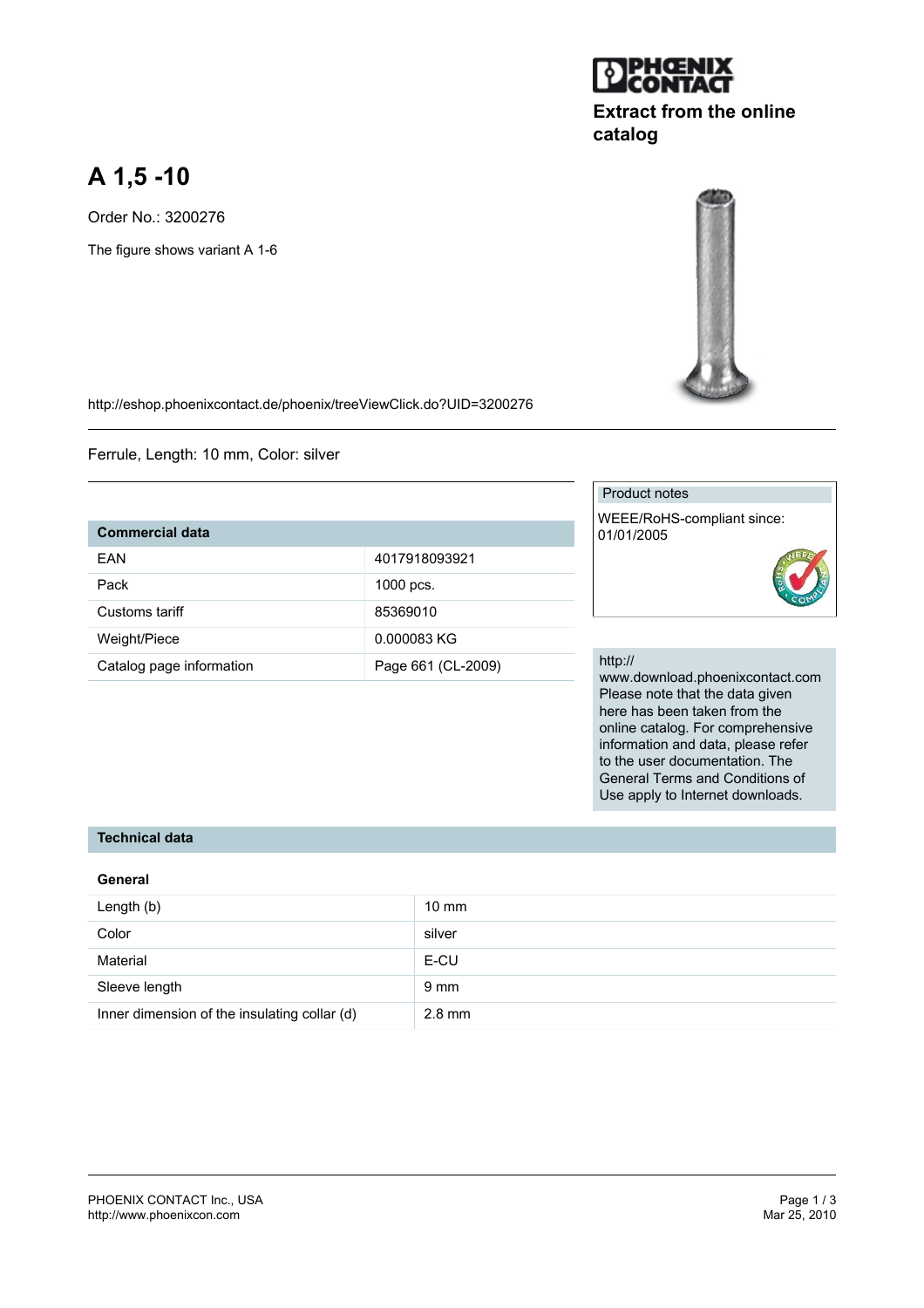| Ferrule diameter                | 1.8 mm    |
|---------------------------------|-----------|
| Sleeve wall thickness           | $0.15$ mm |
|                                 |           |
| <b>Certificates / Approvals</b> |           |



Certification CSA, UCSA